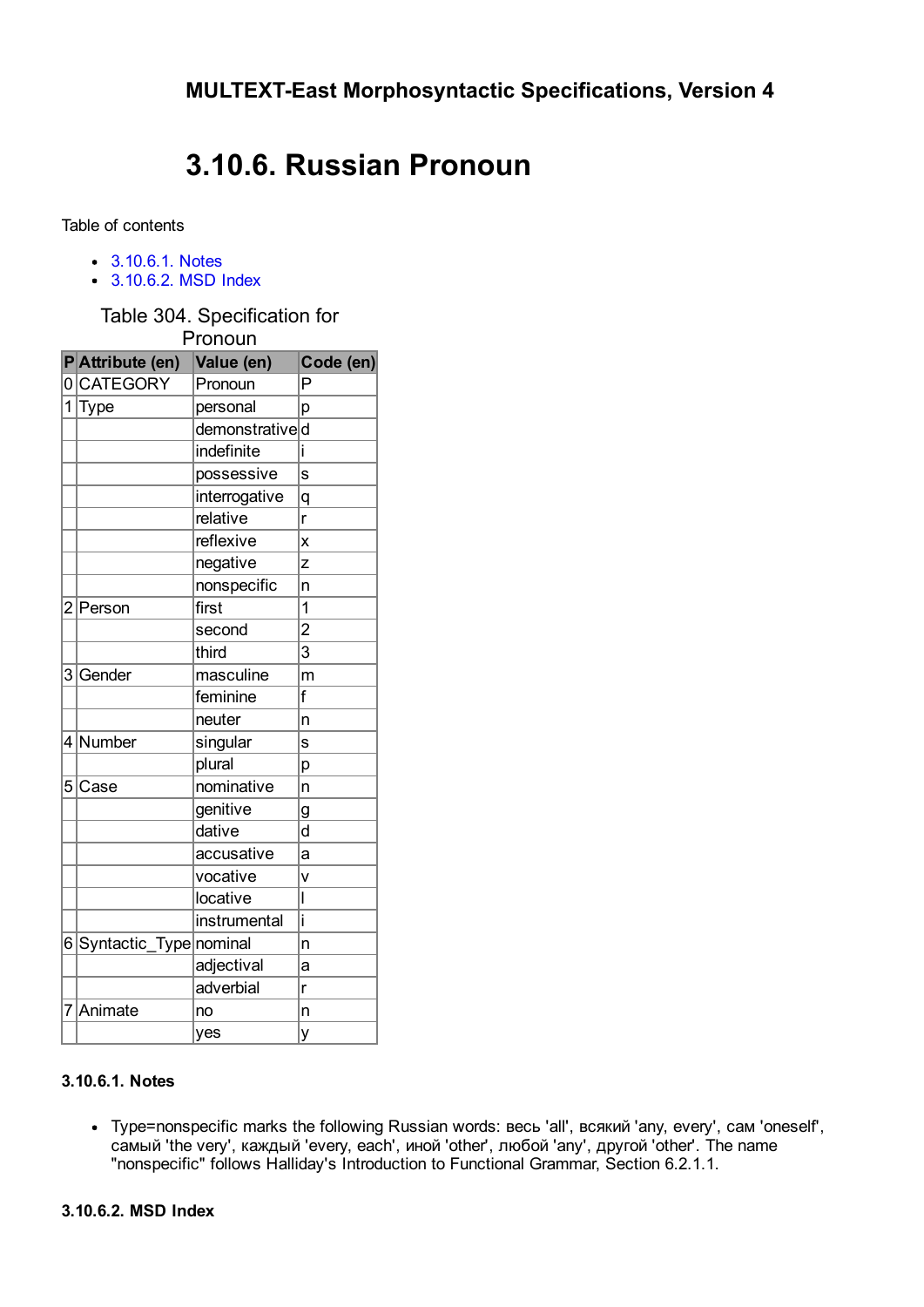This index gives the (hopefully) correct and complete list of morphosyntactic descriptions and their features.<br>The first column gives the MSD, the second its expansion into a feature-structure, the thrid the frequency of word tokens and the fourth the number of word types tagged with this MSD, with the fifth giving some examples as word-form/lemma, where the latter is omitted when the two are identical.

|                              | Table 305. MSDs (81)                                                      |       |                |                                                                                |  |  |  |
|------------------------------|---------------------------------------------------------------------------|-------|----------------|--------------------------------------------------------------------------------|--|--|--|
|                              | <b>MSD Feature structure</b>                                              |       |                | <b>Tokens Types Examples</b>                                                   |  |  |  |
| ΙP                           | Pronoun                                                                   | 287   | 7              | Шо/что, шо/что, оне/он, куды/куда,<br>Иде/где, ее, Больше/большой              |  |  |  |
|                              | P----g Pronoun Case=genitive                                              | 954   | 4              | себя, СЕБЯ/себя, Себя/себя, н                                                  |  |  |  |
|                              | P----d Pronoun Case=dative                                                | 2517  | 4              | Себе/себя, себе/себя, СЕБЕ/себя,<br>мине/мина                                  |  |  |  |
|                              | P----a Pronoun Case=accusative                                            | 3247  | 5              | што, СЕБЯ/себя, себя, Себя/себя, ню                                            |  |  |  |
|                              | P----I Pronoun Case=locative                                              | 646   | 1              | себе/себя                                                                      |  |  |  |
|                              | P----i Pronoun Case=instrumental                                          | 1631  | 3              | собою/себя, собой/себя, СОБОЙ/себя                                             |  |  |  |
| P---<br>sg                   | Pronoun Number=singular Case=genitive                                     | 282   | $\overline{2}$ | Нечего/нечего, нечего                                                          |  |  |  |
| P---<br>∣pn                  | Pronoun Number=plural Case=nominative                                     | 35647 | 76             | Эти/этот, эти/этот, чьи/чей, Чьи/чей,<br>Усе/ус, Те/тот, те/тот                |  |  |  |
| P---<br> pn-y                | Pronoun Number=plural Case=nominative<br>Animate=yes                      | 16    | 1              | ы/мы                                                                           |  |  |  |
| P---<br><u>pg</u>            | Pronoun Number=plural Case=genitive                                       | 14733 | 65             | Этих/этот, этих/этот, этаких/этакий,<br>чьих/чей, ТЕХ/тот, Тех/тот             |  |  |  |
| P---<br>∣pd                  | Pronoun Number=plural Case=dative                                         | 4571  | 35             | этим/этот, чьим/чей, тем/тот, твоим/<br>твой, таковым/таковой, таким/такой     |  |  |  |
| P---<br>∣pa                  | Pronoun Number=plural Case=accusative                                     | 4802  | 68             | эти/этот, ЭТИ/этот, этих/этот, чьи/чей,<br>тех/тот, Тех/тот, те/тот            |  |  |  |
|                              | P---pl Pronoun Number=plural Case=locative                                | 4210  | 35             | этих/этот, чьих/чей, тех/тот, твоих/<br>твой, Твоих/твой, таковых/таковой      |  |  |  |
|                              | P---pi Pronoun Number=plural Case=instrumental                            | 3548  | 56             | Этими/этот, этими/этот, этакими/<br>этакий, чьими/чей, Теми/тот, теми/тот      |  |  |  |
| $ P-$<br>∣msn                | Pronoun Gender=masculine Number=singular<br>Case=nominative               | 27296 | 90             | Этот/этот, этот, ЭТОТ/этот, этакий,<br>Этакий/этакий, Экой/экий                |  |  |  |
| P-<br>msn-<br><u>y</u>       | Pronoun Gender=masculine Number=singular<br>Case=nominative Animate=yes   | 4     | 1              | Хто/кто                                                                        |  |  |  |
| P--<br>$\sf{msg}$            | Pronoun Gender=masculine Number=singular<br>Case=genitive                 | 10627 | 49             | этого/этот, чьего/чей, твоего/твой,<br>Твоего/твой, такого/такой               |  |  |  |
| P--<br>∣msd                  | Pronoun Gender=masculine Number=singular<br>Case=dative                   | 4633  | 51             | этому/этот, ЭТОМУ/этот, этакому/<br>этакий, чьему/чей, ТОМУ/тот, Тому/тот      |  |  |  |
| $P-$<br>∣msa                 | Pronoun Gender=masculine Number=singular<br>Case=accusative               | 9314  | 79             | этот, Этот/этот, этого/этот, этакого/<br>этакий, этакий, энный, эдакого/эдакий |  |  |  |
| P--<br>$\lfloor m s \rfloor$ | Pronoun Gender=masculine Number=singular<br>Case=locative                 | 6114  | 47             | ЭТОМ/этот, этом/этот, Этом/этот,<br>чьем/чей, том/тот, твоём/твой              |  |  |  |
| P--<br>∣msi                  | Pronoun Gender=masculine Number=singular<br>Case=instrumental             | 4622  | 47             | этим/этот, этаким/этакий, чьим/чей,<br>Твоим/твой, твоим/твой, ТВОИМ/твой      |  |  |  |
| $ P-$<br>msi-y               | Pronoun Gender=masculine Number=singular<br>Case=instrumental Animate=yes | 4     | $\overline{2}$ | собой/себя, Ним/он                                                             |  |  |  |
| P--<br>∣fsn                  | Pronoun Gender=feminine Number=singular<br>Case=nominative                | 13277 | 84             | ЭТА/этот, Эта/этот, эта/этот, Этакая/<br>этакий, этакая/этакий, Экая/экий      |  |  |  |
| P--<br>∣fsg                  | Pronoun Gender=feminine Number=singular<br>Case=genitive                  | 9155  | 48             | этой/этот, Этой/этот, этакой/этакий,<br>эдакой/эдакий, чьей/чей                |  |  |  |
| P--<br>∣fsd                  | Pronoun Gender=feminine Number=singular<br>Case=dative                    | 1184  | 31             | этой/этот, чьей/чей, той/тот, твоей/<br>твой, такой, сей, своей/свой           |  |  |  |
| P--<br>∣fsa                  | Pronoun Gender=feminine Number=singular<br>Case=accusative                | 10398 | 66             | Эту/этот, ЭТУ/этот, эту/этот, Эдакую/<br>эдакий, чью/чей, Чью/чей              |  |  |  |
|                              | P-fsl Pronoun Gender=feminine Number=singular<br>Case=locative            | 4545  | 34             | этой/этот, ЭТОЙ/этот, чьей/чей, той/<br>тот, Той/тот, Твоей/твой               |  |  |  |
|                              |                                                                           |       |                |                                                                                |  |  |  |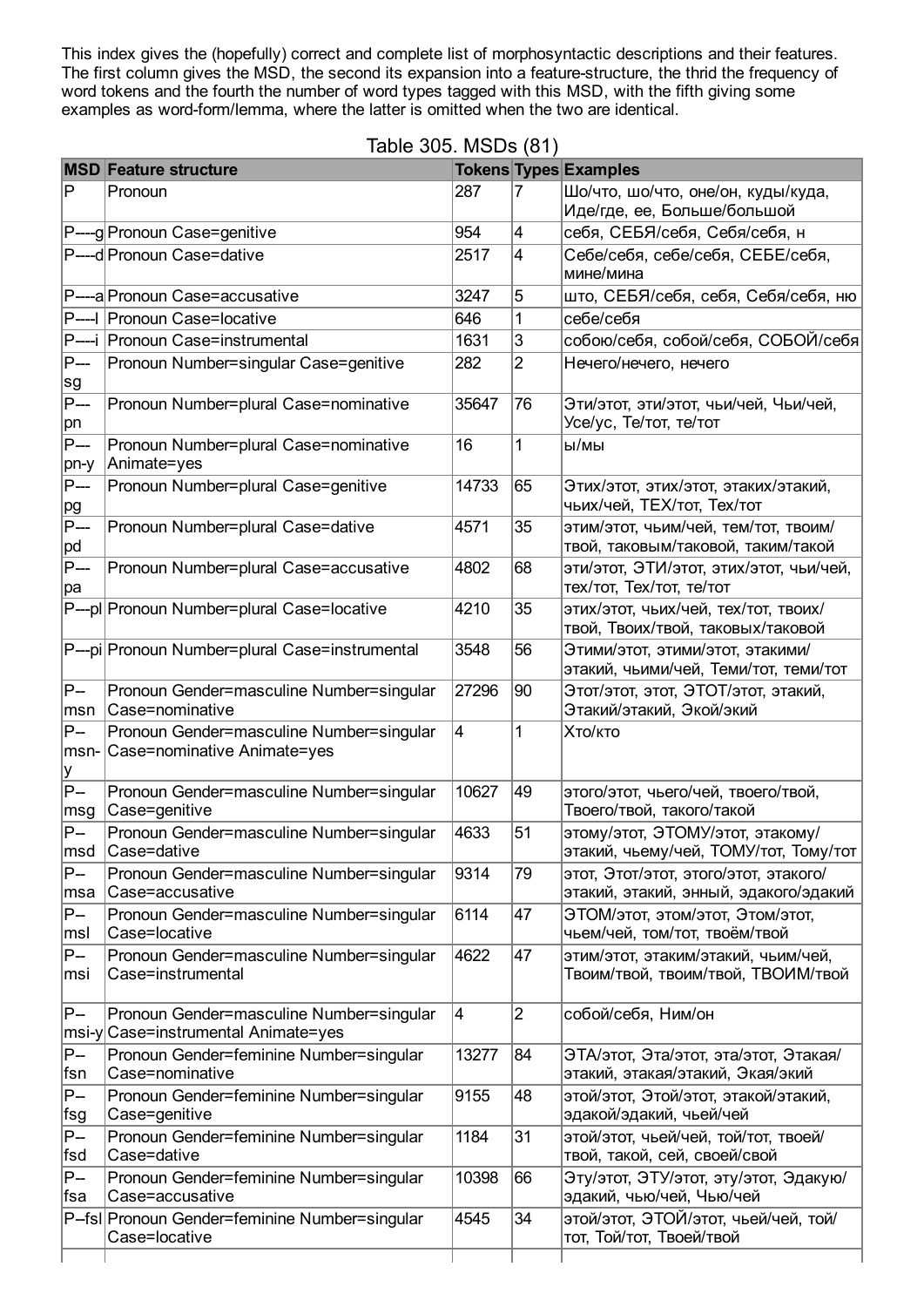|               | P-fsi Pronoun Gender=feminine Number=singular<br>Case=instrumental      | 2393  | 56 | этою/эта, Этой/этот, этой/этот, этакой/<br>этакий, эдакой/эдакий       |
|---------------|-------------------------------------------------------------------------|-------|----|------------------------------------------------------------------------|
| $P-$          | Pronoun Gender=neuter Number=singular                                   | 38214 | 96 | Это/это, ЭТО/это, это, Этакое/этакий,                                  |
| nsn           | Case=nominative                                                         |       |    | Экое/экий, эдакое/эдакий                                               |
| $P-$          | Pronoun Gender=neuter Number=singular                                   | 18451 | 45 | этого/этот, Этого/это, ЭТОГО/это,<br>ЧЕГО/что, Чего/что, чего/что      |
| nsg<br>P--    | Case=genitive<br>Pronoun Gender=neuter Number=singular                  | 5486  | 27 | этому/это, Этому/это, чьему/чей,                                       |
| nsd           | Case=dative                                                             |       |    | Чьему/чей, чему/что, Чему/что                                          |
| P--           | Pronoun Gender=neuter Number=singular<br>nsd-n Case=dative Animate=no   | 6     | 1  | нечему/нечего                                                          |
| P--<br>∣nsa   | Pronoun Gender=neuter Number=singular<br>Case=accusative                | 13598 | 46 | ЭТО/это, это, этакое/этакий, чье/чей,<br>что, ЧТО/что, Что/что, то/тот |
| $P-$<br>nsl   | Pronoun Gender=neuter Number=singular<br>Case=locative                  | 10560 | 48 | этом/это, ЭТОМ/это, этаком/этакий,<br>чьем/чей, чём/что, ЧЕМ/что       |
| $P-$          | Pronoun Gender=neuter Number=singular<br>nsl-n Case=locative Animate=no | 16    | 1  | своем/свое                                                             |
| $P-$<br>nsi   | Pronoun Gender=neuter Number=singular<br>Case=instrumental              | 5957  | 26 | этим/этот, Этим/это, ЭТИМ/это,<br>эдаким/эдакий, чем/что, Тем/тот      |
| P--<br>nsi-n  | Pronoun Gender=neuter Number=singular<br>Case=instrumental Animate=no   | 45    | 2  | нечем/нечего, Нечем/нечего                                             |
| $P-1-$<br>sn  | Pronoun Person=first Number=singular<br>Case=nominative                 | 34604 | 3  | я, Я/я, аз                                                             |
| $P-1-$<br>∣sg | Pronoun Person=first Number=singular<br>Case=genitive                   | 3403  | 4  | МЕНЯ/я, Меня/я, меня/я, мене/мена                                      |
| $P-1-$<br>∣sd | Pronoun Person=first Number=singular<br>Case=dative                     | 8689  | 3  | МНЕ/я, мне/я, Мне/я                                                    |
| $P-1-$<br>∣sa | Pronoun Person=first Number=singular<br>Case=accusative                 | 5119  | 6  | ня, мя, Мя/мя, МЕНЯ/я, меня/я, Меня/<br>я                              |
| $P-1-$<br>sl  | Pronoun Person=first Number=singular<br>Case=locative                   | 287   | 1  | мне/я                                                                  |
| P-1-<br>lsi   | Pronoun Person=first Number=singular<br>Case=instrumental               | 1052  | 5  | мною/я, Мною/я, МНОЮ/я, мной/я,<br>Мной/я                              |
| P-1-<br>∣pn   | Pronoun Person=first Number=plural<br>Case=nominative                   | 11559 | 3  | мы, Мы/мы, МЫ/мы                                                       |
| P-1-<br>pg    | Pronoun Person=first Number=plural<br>Case=genitive                     | 2601  | 2  | НАС/мы, нас/мы                                                         |
| $P-1-$<br>∣pd | Pronoun Person=first Number=plural<br>Case=dative                       | 2729  | 3  | НАМ/мы, Нам/мы, нам/мы                                                 |
| $P-1-$<br>∣pa | Pronoun Person=first Number=plural<br>Case=accusative                   | 1611  | 3  | НАС/мы, нас/мы, Нас/мы                                                 |
| $P-1-$<br> pl | Pronoun Person=first Number=plural<br>Case=locative                     | 33    | 1  | нас/мы                                                                 |
| $P-1-$<br>∣pi | Pronoun Person=first Number=plural<br>Case=instrumental                 | 644   | 3  | нами/мы, НАМИ/мы, Нами/мы                                              |
| $P-2-$<br> sn | Pronoun Person=second Number=singular<br>Case=nominative                | 7629  | 4  | ты, ТЫ/ты, Ты/ты, Ти/ти                                                |
| $P-2-$<br>∣sg | Pronoun Person=second Number=singular<br>Case=genitive                  | 907   | 4  | тя, тебя/ты, Тебя/ты, ТЕБЯ/ты                                          |
| $P-2-$<br>∣sd | Pronoun Person=second Number=singular<br>Case=dative                    | 2056  | 4  | ТЕ/тот, ТЕБЕ/ты, Тебе/ты, тебе/ты                                      |
| $P-2-$<br>∣sa | Pronoun Person=second Number=singular<br>Case=accusative                | 1594  | 5  | тя, Тя/тя, Тебя/ты, тебя/ты, ТЕБЯ/ты                                   |
| $P-2-$<br>sl  | Pronoun Person=second Number=singular<br>Case=locative                  | 112   | 1  | тебе/ты                                                                |
| $P-2-$<br>lsi | Pronoun Person=second Number=singular<br>Case=instrumental              | 519   | 5  | Тобою/ты, тобою/ты, тобой/ты, Тобой/<br>ты, ТОБОЙ/ты                   |
| $P-2-$<br>∣pn | Pronoun Person=second Number=plural<br>Case=nominative                  | 9290  | 5  | вы, Вы/вы, ВЫ/вы, ви, Ви/ви                                            |